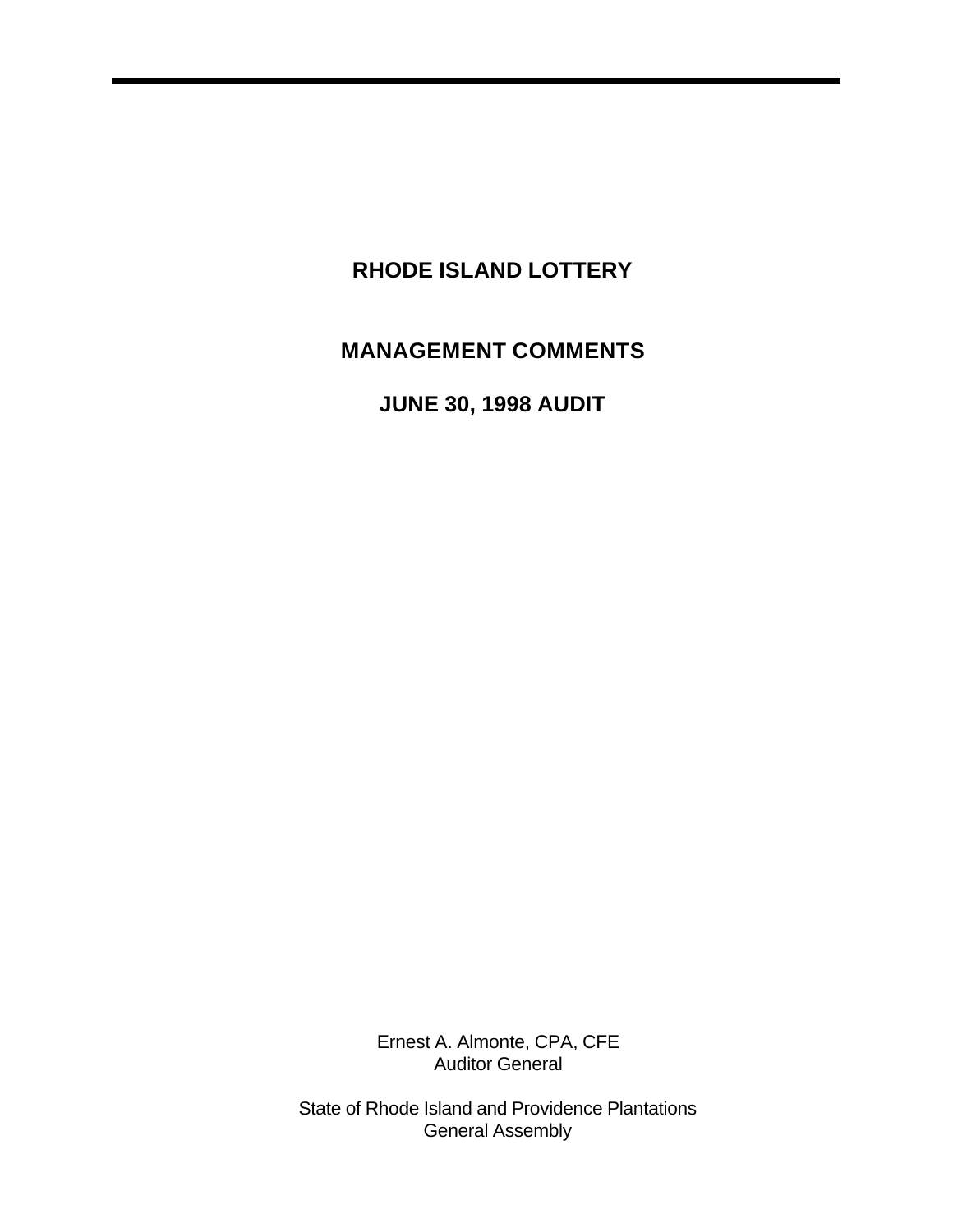#### Office of the Auditor General

State of Rhode Island and Probidence Plantations



**GENERAL ASSEMBLY** Office of the Auditor General

OFFICE  $(401)$  222-2435 FAX (401) 222-2111

1145 Main Street Pawtucket, Rhode Island 02860-4807

March 18, 1999

Joint Committee on Legislative Services, General Assembly State of Rhode Island and Providence Plantations:

Members of the Rhode Island Lottery Commission:

We audited the financial statements of the Rhode Island Lottery (the "Lottery") for the year ended June 30, 1998 and have issued our report thereon dated December 11, 1998. In accordance with *Government Auditing Standards*, we have also issued a report dated December 11, 1998 on our consideration of the Lottery's internal control over financial reporting and our tests of its compliance with certain provisions of laws, regulations and contracts.

Our report on the Lottery's compliance and internal control over financial reporting indicated no matters that we considered to be reportable conditions or no material instances of noncompliance. However, during our audit, we noted certain matters involving compliance, internal controls, and other operational matters that are presented for your consideration. These comments and recommendations are intended to enhance compliance with laws, regulations and contracts, improve internal control, or result in other operational efficiencies.

This report is intended for the information of the Joint Committee on Legislative Services, the Rhode Island Lottery Commission and Lottery management. However, this report is a matter of public record and its distribution is not limited.

Sincerely,<br>*Almark A. Almark*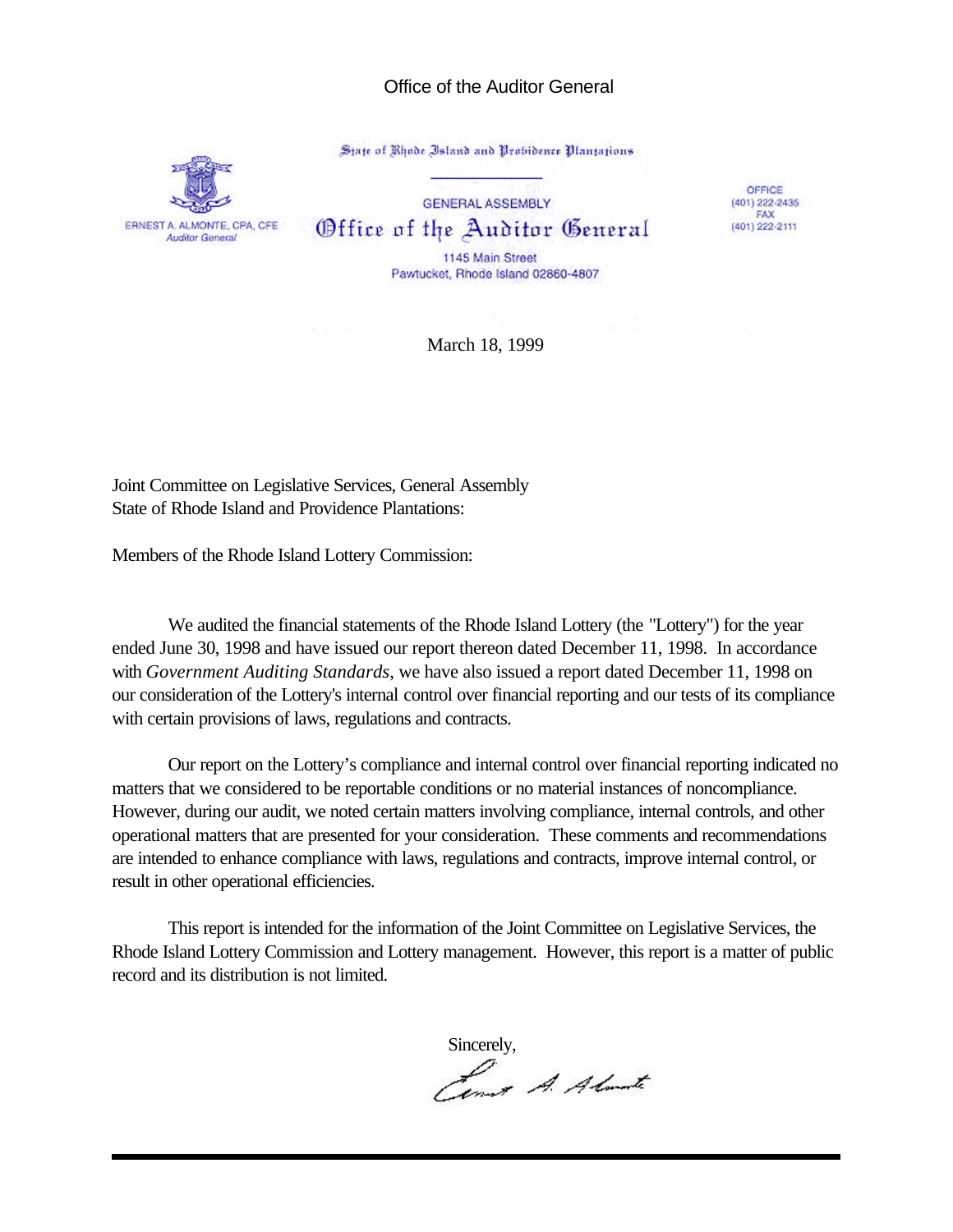Ernest A. Almonte, CPA, CFE Auditor General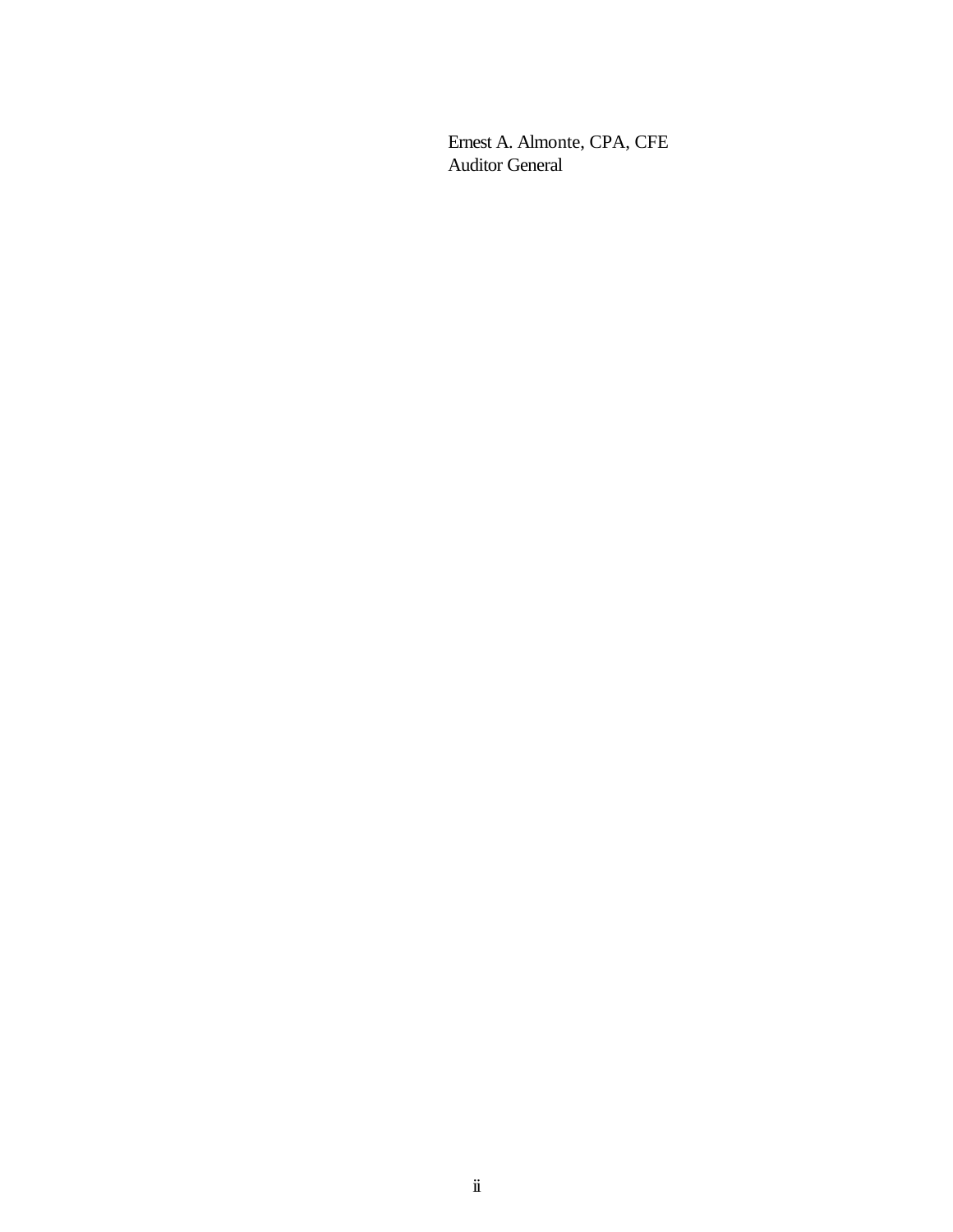# RHODE ISLAND LOTTERY **MANAGEMENT LETTER JUNE 30, 1998 AUDIT**

## **TABLE OF CONTENTS**

## Page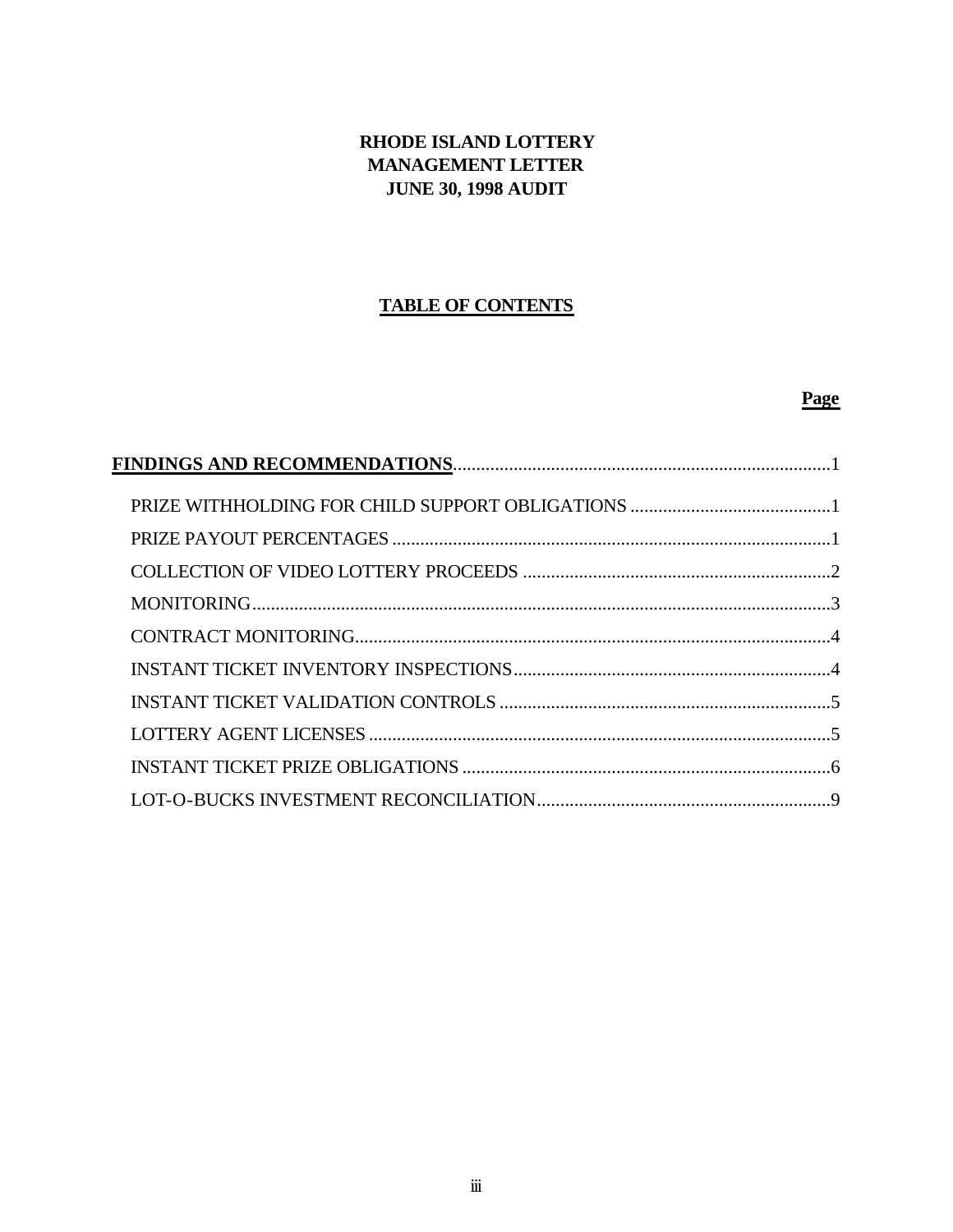# **FINDINGS AND RECOMMENDATIONS**

### **PRIZE WITHHOLDING FOR CHILD SUPPORT OBLIGATIONS**

RI General Law Section 42-61-7.1 requires that outstanding child support obligations (greater than \$500) be deducted from Lottery prizes in excess of \$600. Such amounts are then remitted by the Lottery to Rhode Island Family Court. Information is periodically provided by Rhode Island Child Support Services (RICSS) which identifies individuals with outstanding child support obligations. For all prizes validated at Lottery headquarters, the Lottery's prize payment system compares the winner's name and social security number with the data provided by RICSS and the appropriate withholding is made.

For video lottery games, the video lottery facilities are responsible for validation and payment of video prize awards. No procedure is in place, however, to withhold child support obligations from video lottery prizes paid at its video facilities. The Lottery should direct the video lottery facilities to withhold child support from prizes when required.

#### RECOMMENDATION

1. Implement procedures to allow for withholding of child support from video lottery prizes.

#### *Auditee Views:*

*The Lottery concurs with this recommendation, however, it believes the law is not clear as to whether the required withholding of child support applies to video lottery prizes. Further evaluation of the intent of the law and its effect on video lottery operations is needed before any procedures can be implemented.* 

#### **PRIZE PAYOUT PERCENTAGES**

Section 42-61-15 of the Rhode Island General Laws (General Laws) states that "the amount of prize awards to holders of winning lottery tickets shall be determined by the commission, but shall not be less than forty-five percent (45%) nor more than fifty-five percent (55%) of the total revenue accruing from the sale of lottery tickets." The General Laws also state that "for the lottery game commonly known as "Keno", the amount of prize awards to holders of winning Keno tickets shall be determined by the commission, but shall not be less than forty-five percent (45%) nor more than sixtyfive percent (65%) of the total revenue accruing from the sale of Keno tickets."

The Lottery increased the prize structure for Keno on November 5, 1995. From November 5, 1995 through June 30, 1998, Keno's prize payout has been 65.47% of total game revenue over this period. As reported in prior audits, this percentage has exceeded the 65% stipulated in the law and has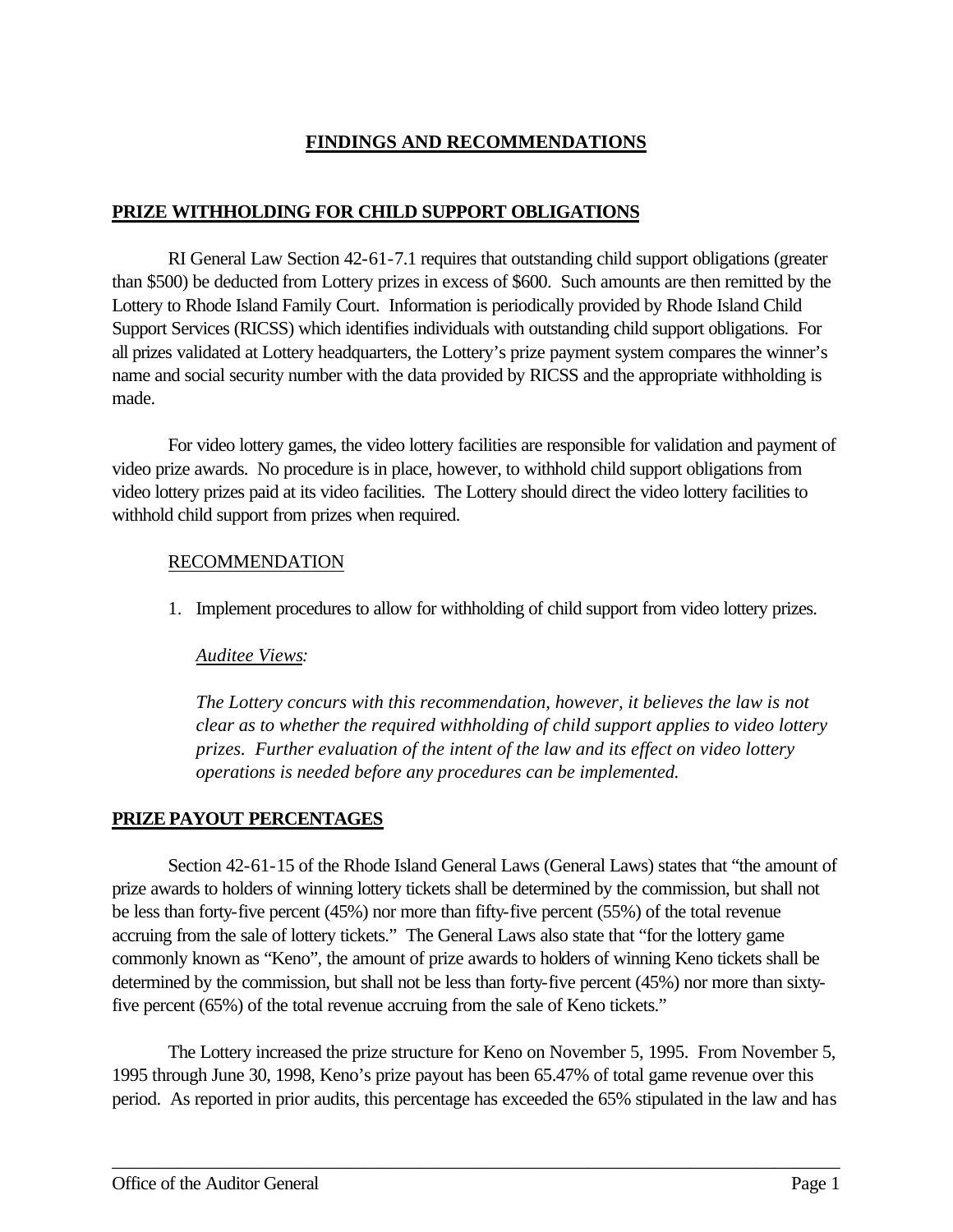resulted in excess prize awards of \$554,066 based on total sales for this period.

#### RECOMMENDATION

2. Reevaluate the designed payout percentages for Keno to ensure compliance with the General Laws.

#### *Auditee Views:*

*The Lottery concurs with this recommendation and is seeking amendment of the General Laws to raise the maximum Keno payout percentage to 68%.*

## **COLLECTION OF VIDEO LOTTERY PROCEEDS**

The Video Lottery Terminal (VLT) procedures manual developed by the Lottery in October 1995 established the responsibilities of all video lottery participants. These procedures require video lottery facilities to make daily deposits of net terminal income (less authorized working capital banks retained for the payment of prizes).

The Lottery's daily deposit requirement is important since it minimizes the amount of net terminal income due the Lottery and held by the facilities, and also improves the Lottery's (and the State's) cash flow and investment opportunities by providing access to these funds more quickly. The Lottery authorized working capital banks and began requiring the facilities to make daily deposits in August 1996.

Our prior audits noted delays in the availability of video lottery proceeds to the Lottery (and the State) due to issues surrounding the collection, counting and physical movement of cash as well as the need to retain sufficient cash for prizes. In response, we previously recommended that the Lottery consider amending its VLT procedures manual to be more specific by requiring a deposit in available funds by a certain time each day. This recommendation was not implemented during the current fiscal year and the Lottery has not performed any further analysis of the lag time relating to the availability of funds deposited by the facilities during the year.

We also recommended that the Lottery explore having the facilities electronically transfer amounts due the Lottery to facilitate the daily transfer process. Electronic transfer of funds may alleviate some of the delay associated with the logistics of collecting, counting, and moving cash for deposit to the Lottery's account. Additionally, a complete evaluation of the facilities' cash management and transfer procedures should be performed to ensure that net terminal income is available to the Lottery as soon as possible.

\_\_\_\_\_\_\_\_\_\_\_\_\_\_\_\_\_\_\_\_\_\_\_\_\_\_\_\_\_\_\_\_\_\_\_\_\_\_\_\_\_\_\_\_\_\_\_\_\_\_\_\_\_\_\_\_\_\_\_\_\_\_\_\_\_\_\_\_\_\_\_\_\_\_\_\_\_\_

#### RECOMMENDATIONS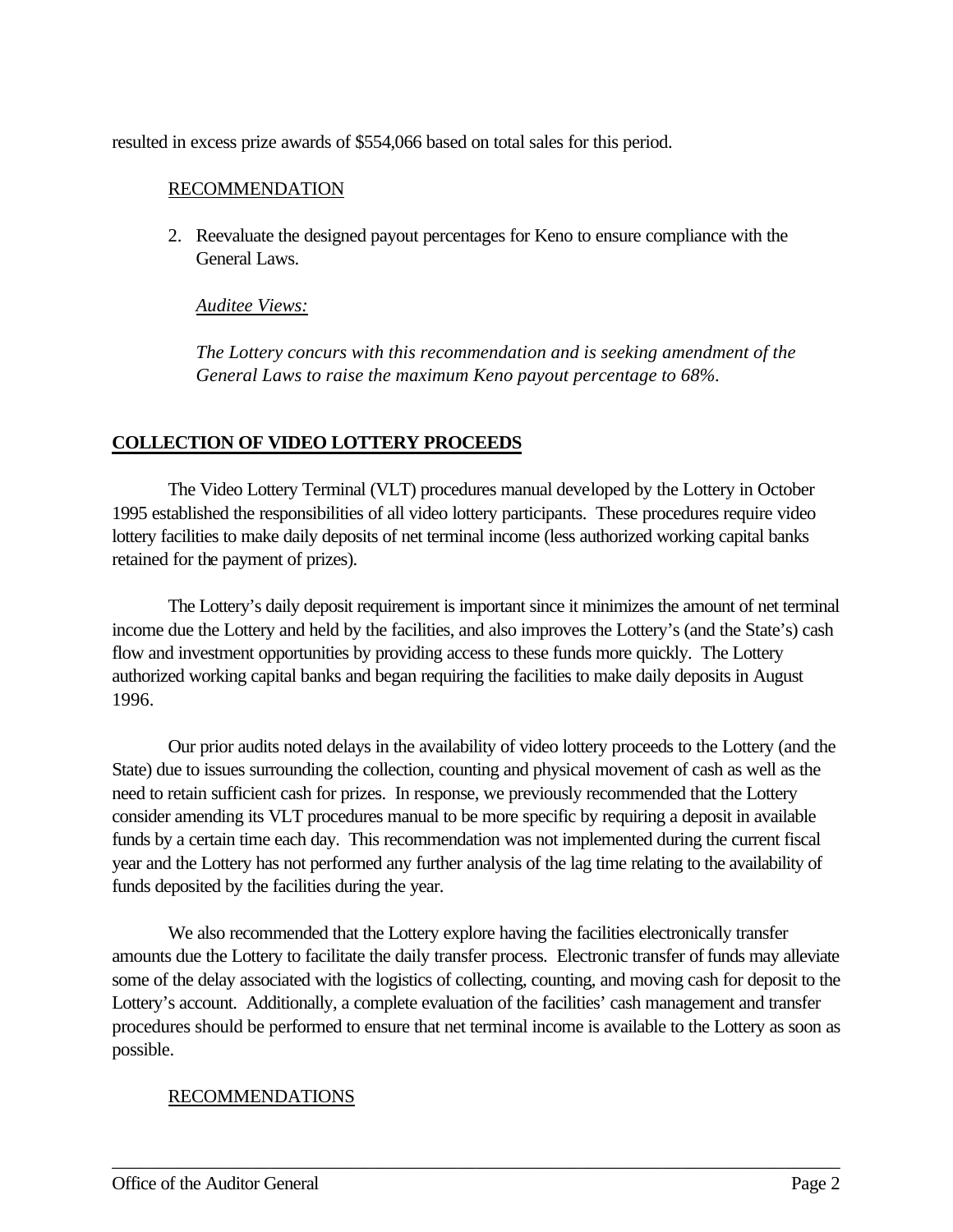3. Amend the VLT procedures manual to require a deposit in available funds by a certain time each day.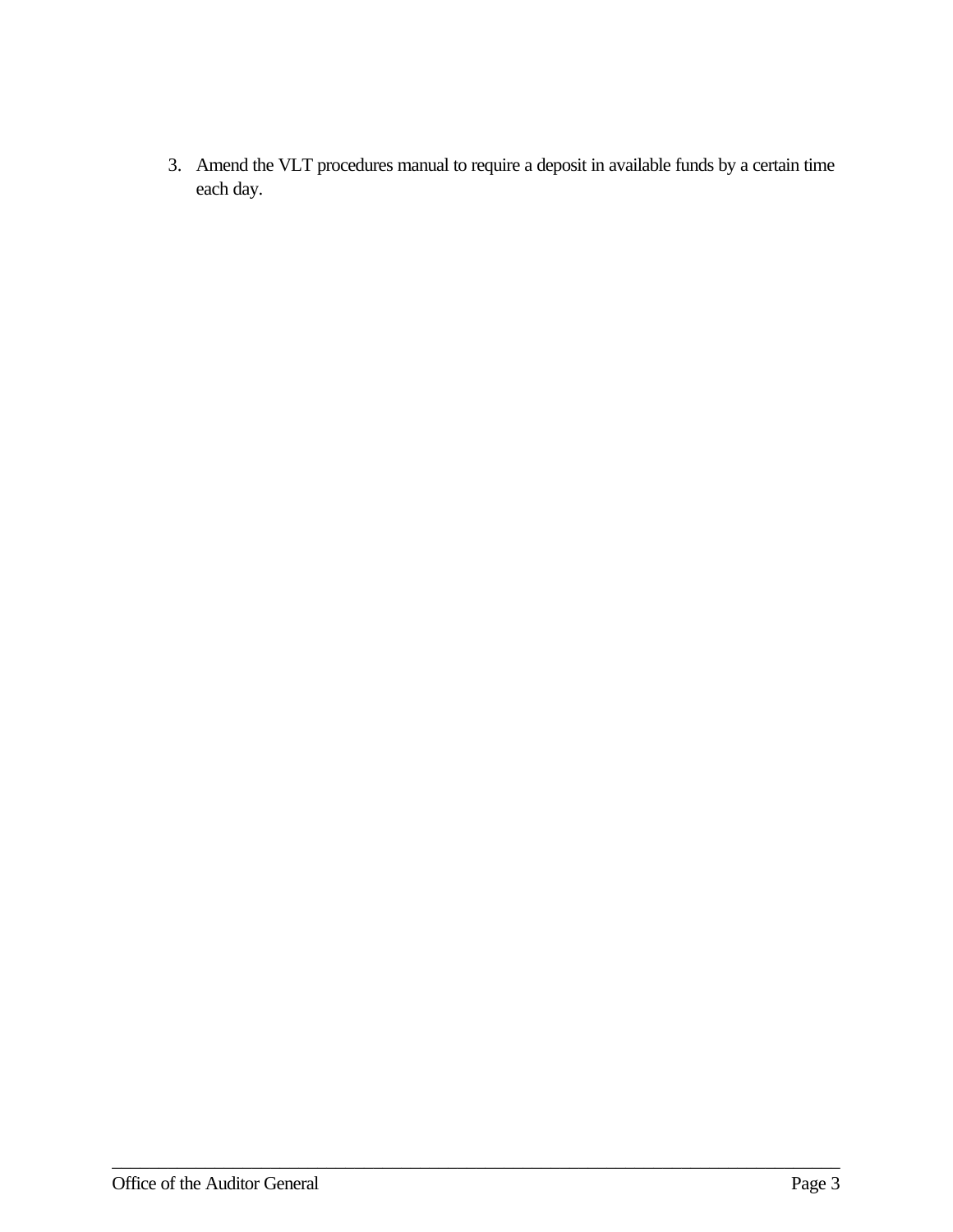- 4. Consider utilizing electronic funds transfer to deposit video lottery net terminal income due the Lottery.
- 5. Monitor the timeliness of facility deposits based upon the availability of video proceeds in the Lottery's account.

### *Auditee Views:*

*The Lottery concurs with these recommendations and will review cash management issues at the facilities and the feasibility of utilizing electronic funds transfer to improve the timely transfer of video lottery proceeds.*

# **MONITORING**

Lottery revenues have grown considerably over the past few years and the complexity of operations has also increased with the implementation of video lottery games. Due to the fact that a significant portion of Lottery operations are performed by others (i.e., on-line games contractor, central communications provider, and video lottery facilities) it is important that the Lottery have the resources to evaluate and monitor critical controls to ensure the integrity of lottery games and safeguard amounts due the Lottery.

As noted in prior audits, we believe the Lottery should improve its monitoring of all lottery operations. In response to our prior recommendations, the Lottery has developed a monitoring plan specific to video lottery operations and has improved its enforcement of the VLT procedures manual at the video lottery facilities.

However, during our audit, we noted weaknesses relating to financial statement account reconciliations and the monitoring of access to the Lottery's gaming systems. Also, the Lottery's video lottery monitoring plan only summarized the Lottery's present control procedures and did not include additional monitoring procedures such as analyzing deposit lag time and gaming system access. Comprehensive monitoring requires that these types of key financial and computer control procedures are in place and operating effectively over all Lottery operations.

# RECOMMENDATION

6. Develop and implement a comprehensive monitoring plan focusing on key financial and operating controls for Lottery activities conducted by others.

\_\_\_\_\_\_\_\_\_\_\_\_\_\_\_\_\_\_\_\_\_\_\_\_\_\_\_\_\_\_\_\_\_\_\_\_\_\_\_\_\_\_\_\_\_\_\_\_\_\_\_\_\_\_\_\_\_\_\_\_\_\_\_\_\_\_\_\_\_\_\_\_\_\_\_\_\_\_

# *Auditee Views:*

*The Lottery concurs with this recommendation.*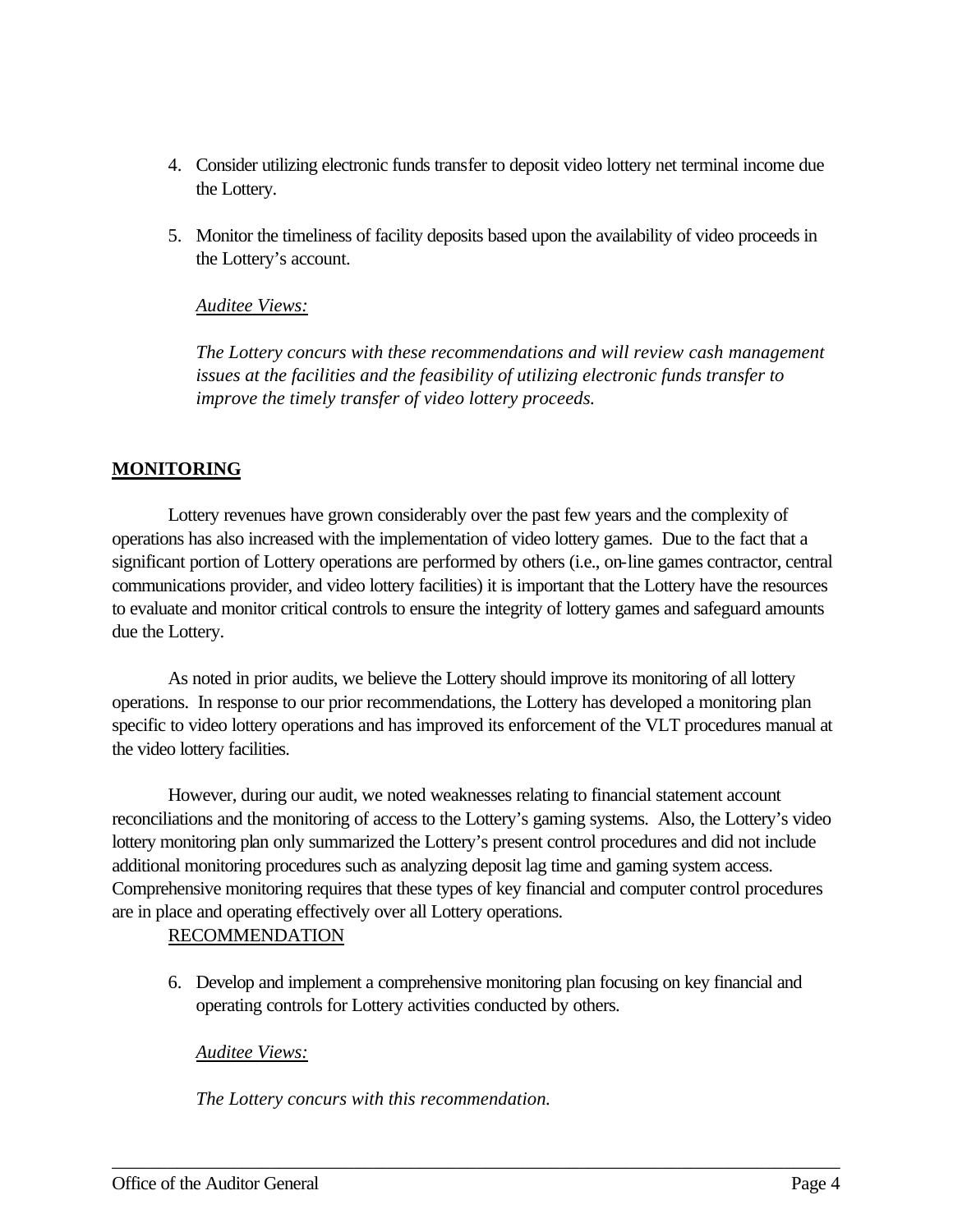### **CONTRACT MONITORING**

The Lottery contracts with various vendors for various types of services relating to gaming operations. Services and products contracted for include the operation of all gaming systems, related hardware such as video terminals and instant ticket vending machines, instant ticket inventory, etc. Most contracts include provisions governing fees to be paid and charges to be recovered by the Lottery, as well as the various responsibilities to be fulfilled by the various vendors.

We noted two instances where the Lottery did not recover charges as permitted by contract provisions. Additionally, two contracts expired and were not immediately renewed despite the continuation of services. Although appropriate action was taken by the Lottery when notified of these findings, overall contract-monitoring procedures could be improved.

The Lottery should improve its contract-monitoring procedures by (1) assigning specific responsibility for contract monitoring, (2) summarizing key contract terms and expiration dates and (3) periodically assessing compliance with contract provisions.

## RECOMMENDATION

7. Develop contract-monitoring procedures to ensure that contract provisions are properly enforced by the Lottery.

#### *Auditee Views:*

*The Lottery concurs with this recommendation and intends to adopt procedures to improve overall contract monitoring.* 

# **INSTANT TICKET INVENTORY INSPECTIONS**

A new instant ticket validation system was placed into operation in October 1997. Instant tickets are now distributed in four stages. Tickets are first assigned to the production manager in an inactive status (tickets cannot be validated). When the tickets are ready for distribution to retailers, the tickets are assigned to district sales representatives who deliver tickets to retailers on their route. Upon delivering tickets to retailers, the sales representative assigns, using the retailers' terminal, tickets to the retailers' inventory ("received status" or inactive). When retailers begin selling instant tickets, they must first change (via their terminal) the ticket status from "received" to "active". If the retailers need the tickets upon delivery, the sales representatives can also activate the tickets at that time.

The Lottery requires only District Sales Representatives to reconcile and verify their assigned inventory. Based on a representative's capability to activate tickets, it would provide improved control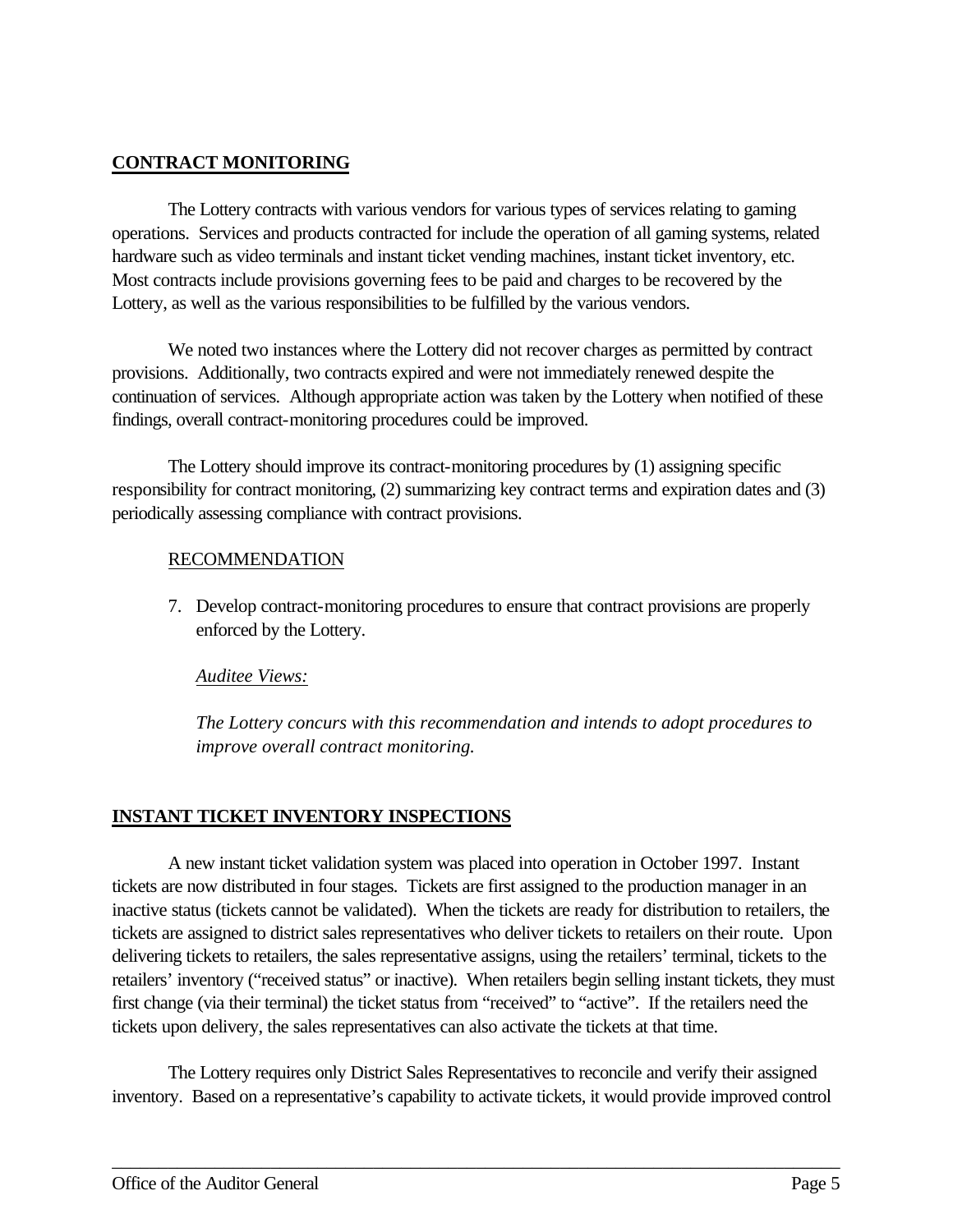if someone independent of the instant ticket distribution function periodically verified inventory as reported by the instant ticket validation system.

#### RECOMMENDATION

8. Conduct periodic inventory inspections to verify instant ticket inventory reported by the instant ticket validation system.

#### *Auditee Views:*

*The Lottery concurs with this recommendation.*

# **INSTANT TICKET VALIDATION CONTROLS**

The instant ticket validation system has a control which only allows validation of an instant ticket if the ticket has been recorded as "active" within the system. However, if a ticket presented for validation is within the retailer's inventory but is listed as inactive or "received status", the system will automatically activate the book and allow the ticket to be validated. By the system automatically activating the book of tickets, no warning or prompt is given to the retailer to warn them that the ticket is presently inactive. If an "inactive" ticket were attempted to be validated at another retailer, the system would prevent validation. This control is in place to prevent payment of prizes for stolen tickets.

System controls should be enhanced by either eliminating the automatic activation of a book of tickets or prompting the retailer in all instances that the ticket being presented for validation is from the "inactive" inventory. In the event that the retailer simply neglected to activate the book, they can quickly do so with little inconvenience to the customer.

#### RECOMMENDATION

9. Request that the system provider either eliminate the automatic activation feature or prompt the retailer in all instances where a ticket from the "inactive inventory" is presented for validation.

#### *Auditee Views:*

*The Lottery concurs with this recommendation.*

# **LOTTERY AGENT LICENSES**

R.I. General Law Section 42-61-5(f) states that "every holder of a license as a lottery sales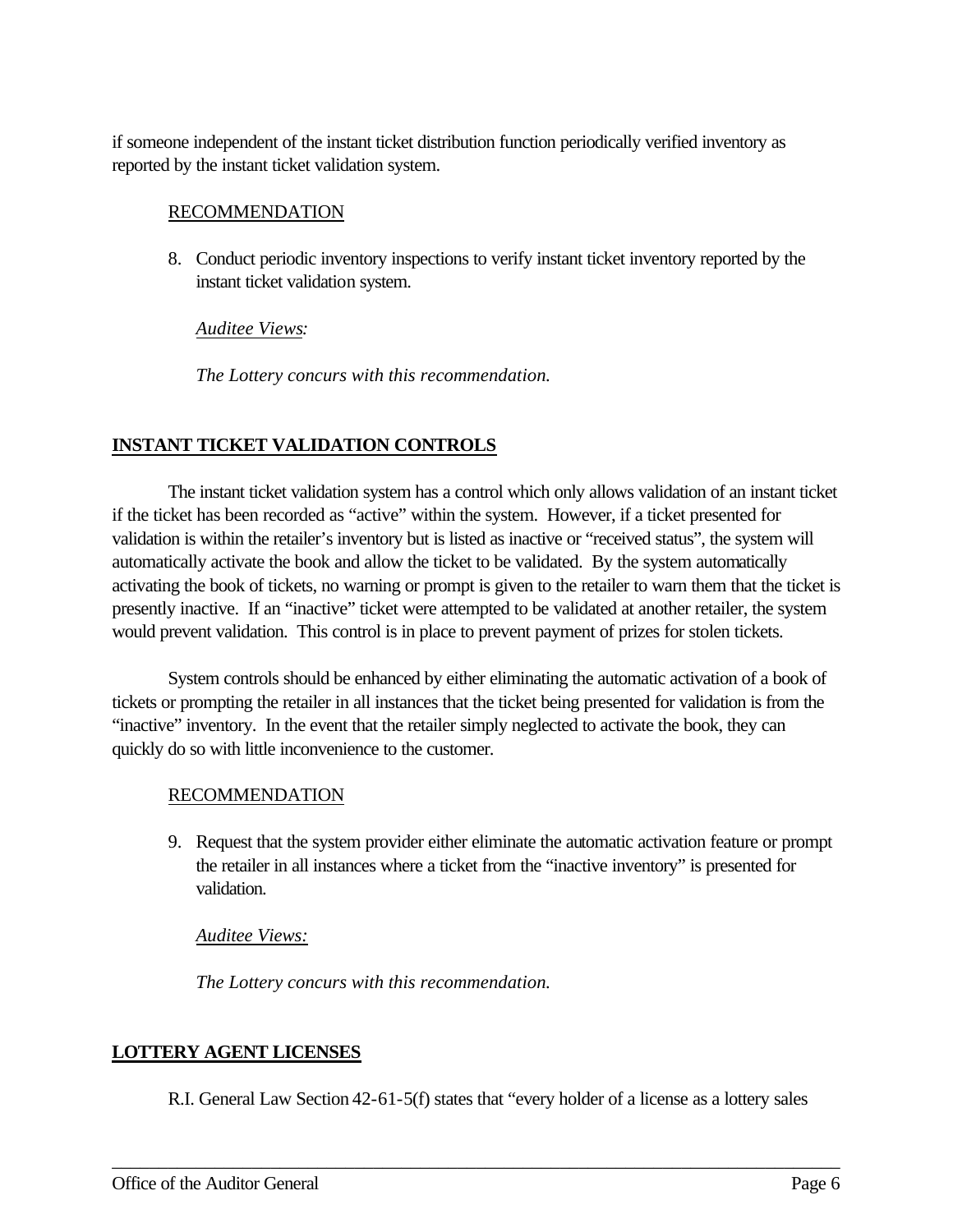agent shall renew such license annually pursuant to the rules and regulations of the commission. Licensees shall pay to the commission a fee to be determined by the commission upon receipt or renewal of a license." In practice, once the Lottery licenses a sales agent they remain licensed until the Lottery terminates the license. The Lottery should comply with State law and begin requiring retailers to renew licenses annually. This renewal would allow the Lottery an opportunity to update retailer information and reaffirm important Lottery regulations with retailers.

#### RECOMMENDATION

10. Require lottery sales agents to renew their licenses annually.

*Auditee Views:*

*The Lottery concurs with this recommendation*

## **INSTANT TICKET PRIZE OBLIGATIONS**

The Lottery typically sells instant tickets for multiple games simultaneously with new products being introduced continuously. Prize obligations are recorded as tickets are sold based on the designed prize payout for the game. Prize obligations are reduced as prizes are paid.

Upon the implementation of the instant ticket validation system, the Lottery began recording the prize obligation for all instant games into a single account instead of maintaining a separate account for each game as was previously done. By recording all instant ticket obligations into one account, the Lottery can no longer accurately account for the prize obligations of individual games. It is important to accurately account for prize obligations for each game to ensure that the proper amounts of unclaimed prizes are recovered once the various games have ended. Further, control is enhanced when the prize obligation can be separately monitored and analyzed for each game.

The instant ticket validation system already provides the information required to account for instant ticket prize obligations by individual game. The Lottery would simply need to modify its accounting practices for recording these obligations in its general ledger.

#### RECOMMENDATION

11. Account for prize obligations relating to each instant ticket game separately using information provided by the instant ticket validation system.

\_\_\_\_\_\_\_\_\_\_\_\_\_\_\_\_\_\_\_\_\_\_\_\_\_\_\_\_\_\_\_\_\_\_\_\_\_\_\_\_\_\_\_\_\_\_\_\_\_\_\_\_\_\_\_\_\_\_\_\_\_\_\_\_\_\_\_\_\_\_\_\_\_\_\_\_\_\_

#### *Auditee Views:*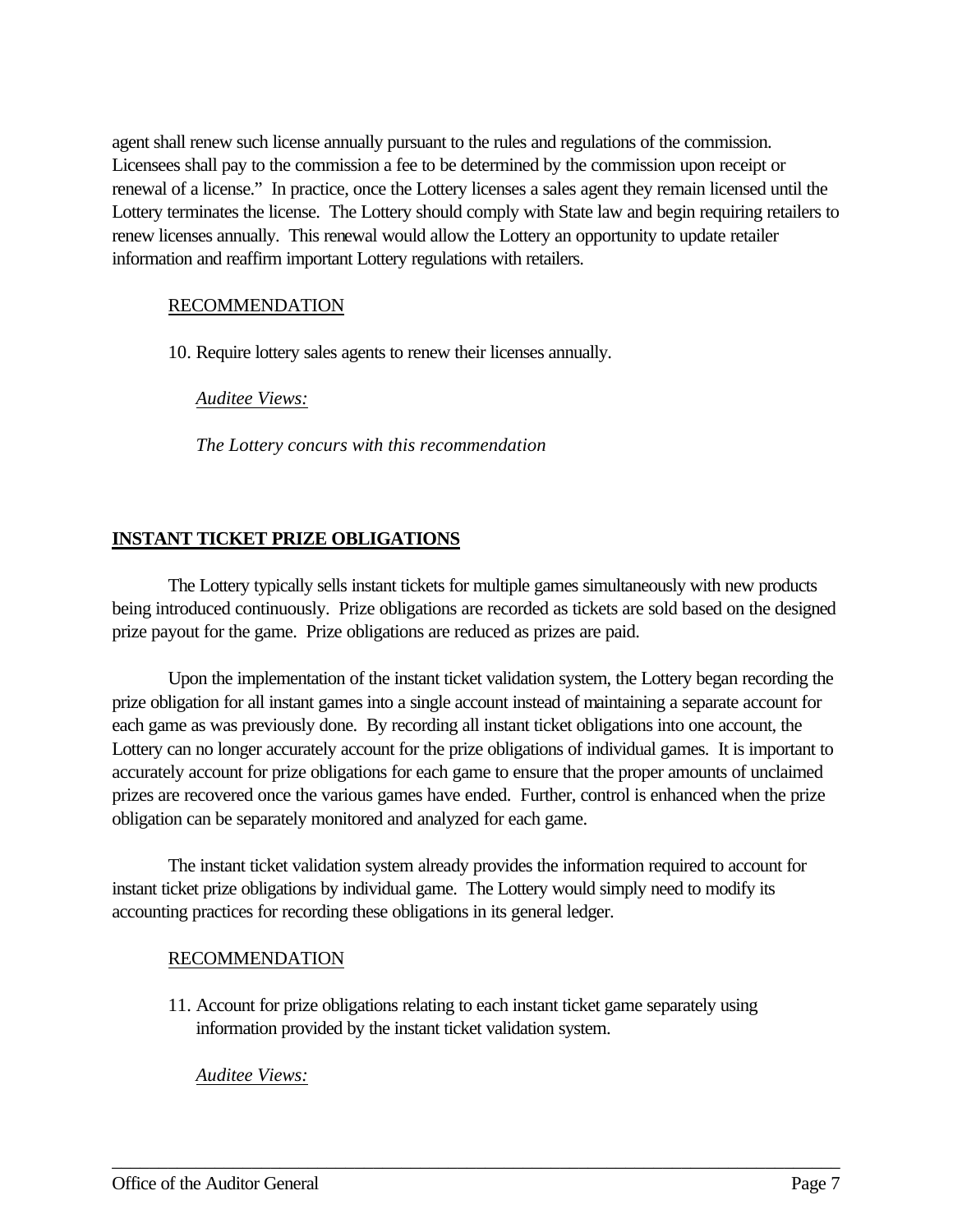*The Lottery concurs with this recommendation.*